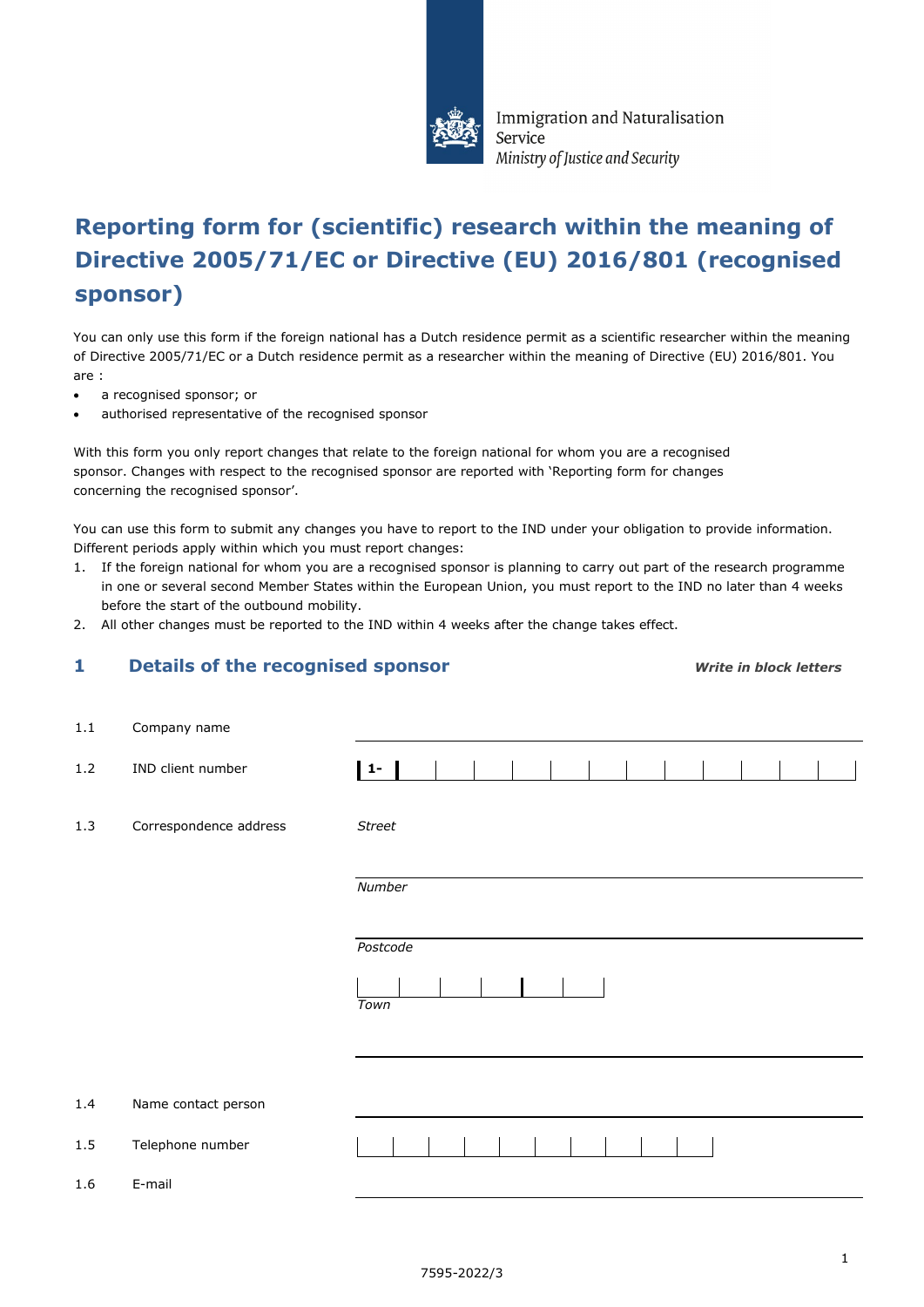## **2 Details of the foreign national** *Write in block letters*

| 2.1 | V-number (if known)                  |                          |
|-----|--------------------------------------|--------------------------|
| 2.2 | Citizen Service Number (if<br>known) |                          |
| 2.3 | Name<br>(as stated in the passport)  | Surname                  |
|     |                                      | First names              |
| 2.4 | Sex                                  | Male<br>□<br>0<br>Female |
| 2.5 | Date of birth                        | Month<br>Day<br>Year     |

## **3 To what does your report relate**

*> Please tick the applicable situation*

|   | $\Box$ The foreign national was with another sponsor and I now want to be his/her   | > Proceed to 4 |
|---|-------------------------------------------------------------------------------------|----------------|
|   | sponsor                                                                             |                |
|   | The foreign national is planning to carry out part of the research programme in one | > Proceed to 5 |
|   | or several second Member States (outbound mobility)                                 |                |
| 0 | The situation of the foreign national for whom I am now a recognised sponsor has    | > Proceed to 6 |

## **4 Change of the sponsor**

- *> Please tick*
- The foreign national has a valid Dutch residence permit as a scientific researcher within the meaning of Directive 2005/71/EC or a Dutch residence permit as a researcher within the meaning of Directive (EU) 2016/801.

> Please enclose with this reporting form the completed and signed 'Appendix Declaration due to European [sanctions against Russia and Belarus'.](https://ind.nl/en/forms/7675.pdf)

By signing this form I certify the following:

- The research institution states with this form that it will act as sponsor for the above stated researcher, as referred to in Section 2a of the Aliens Act  $\Box$  Yes  $\Box$  No
- The research institution has a copy of the suitable diploma of higher education that allows entry to master programs. **D** Yes **D** No
- The researcher has independent and long lasting sufficient means of support.  $\Box$  Yes  $\Box$  No

#### **Duration hosting agreement or appointment approval**

The research institution has a hosting agreement or appointment approval for the researcher which shows that he/she will conduct research according to Directive (EU) 2016/801 for the duration of:

| Number of years and months | Dav | Month | Year |  |  |
|----------------------------|-----|-------|------|--|--|
| not longer than until      |     |       |      |  |  |

*> Proceed to 7 'Date of change'*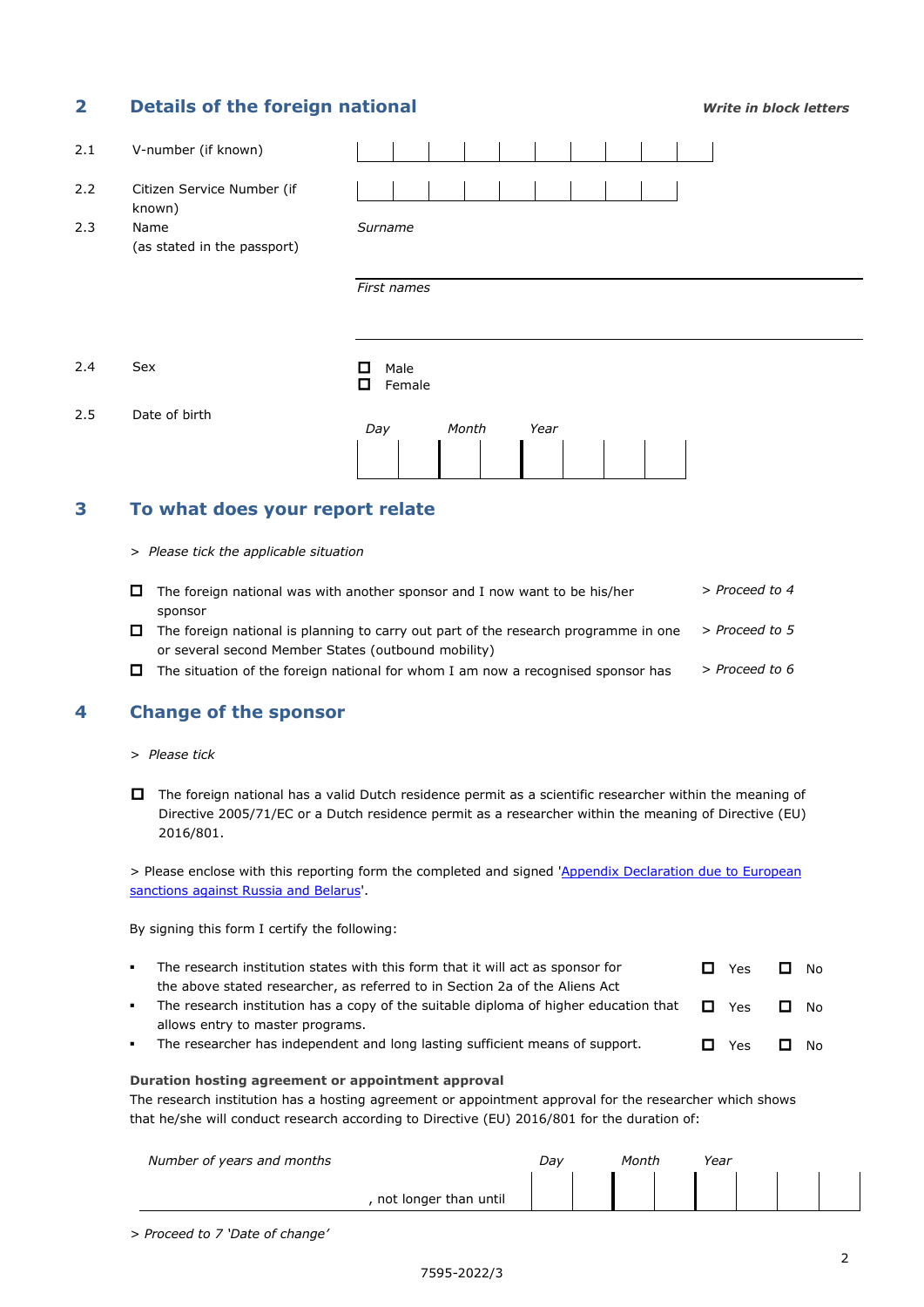## **5 Report of outbound mobility**

The foreign national will carry out part of the research programme in one or several second Member States. You must report to the IND no later than 4 weeks before the start of the outbound mobility.

#### **Stay in another Member State or Member States during outbound mobility**

 $5.1$  > Indicate the second Member State or Member States within the European Union in which the foreign national will consecutively carry out part of the research programme and during which period *Member State* from to *Day Month Year Day Month Year Member State* from to *Day Month Year Day Month Year Member State* from to *Day Month Year Day Month Year* 5.2 Following on the period of outbound mobility the foreign national will return to the Netherlands **D** Yes  $\Box$  No 5.3 Expected date of return *Day Month Year*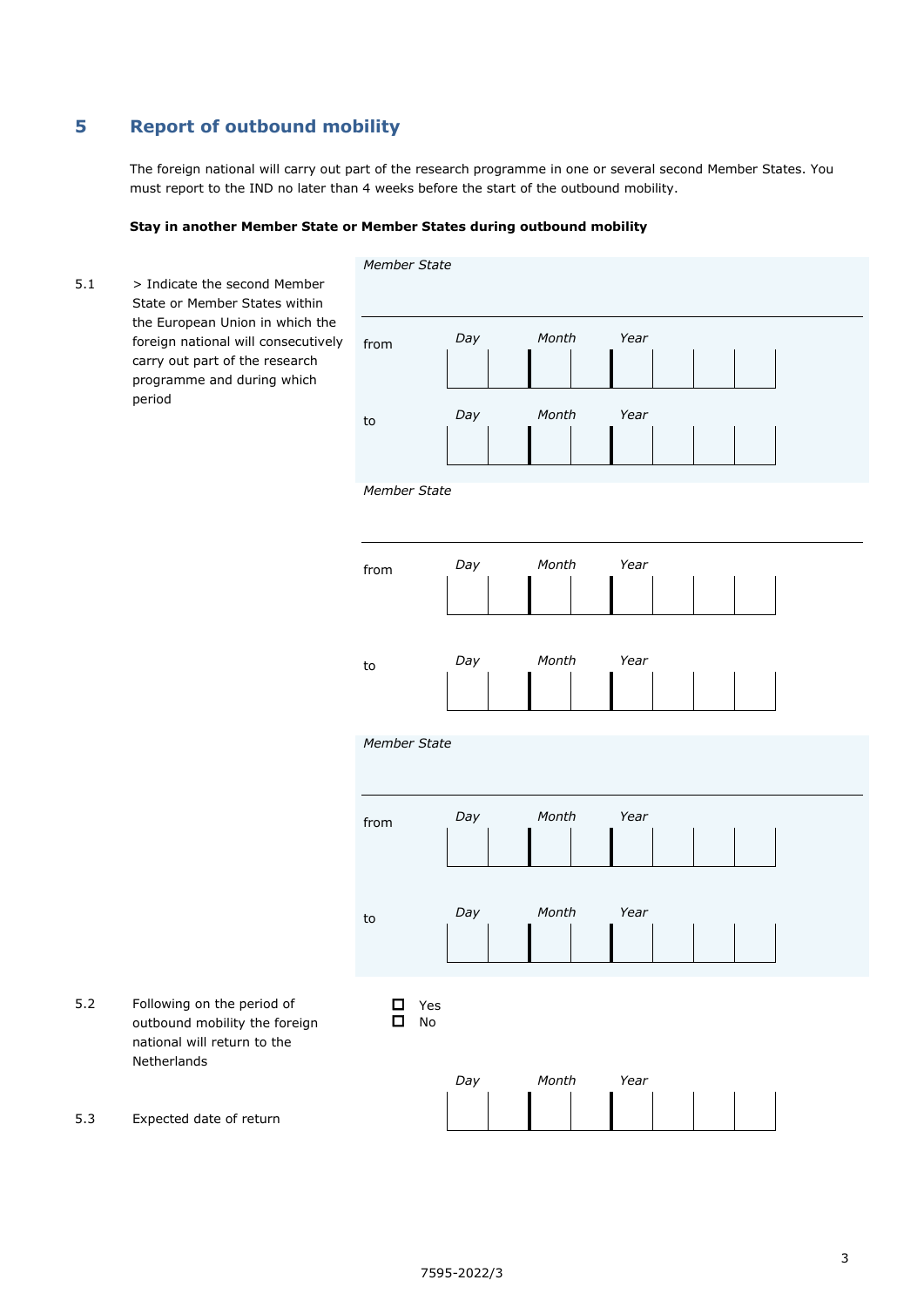5.4 Name of the research programme in the framework of which the foreign national makes use of outbound mobility

*> Proceed to 8 'Signing'*

## **6 Change with respect to the situation of the foreign national**

*> Please tick the applicable situation. If multiple conditions are true then you can tick several boxes. Enter in the 'Comments' box to which situations apply to each situation and give the date.* 

- $\Box$  The foreign national no longer wants to come to the Netherlands
- $\Box$  The foreign national no longer stays in the Netherlands and this change was not reported in good time (within 4 weeks) to the Municipal Personal Records Database (BRP) of the municipality where the foreign national is registered.
- $\Box$  The foreign national is no longer employed by the research institution
- $\Box$  The foreign national no longer conducts any research
- $\Box$  The foreign national does not (or no longer) have lasting and sufficient means of support or no longer meets the income criterion
- $\Box$  The foreign national has died
- $\Box$  Other changes ( $>$  please provide an explanation)

Comments

*> Proceed to 7 'Date of change'*

## **7 Date of change**

| $\sqrt{1}$ | From which date the change | Dav | Month | Year |  |  |  |
|------------|----------------------------|-----|-------|------|--|--|--|
|            | takes or will take place?  |     |       |      |  |  |  |

## **8 Signing**

#### 8.1 Name

8.2 Place and date *Place*



8.3 Signature (by a person authorised for this purpose)